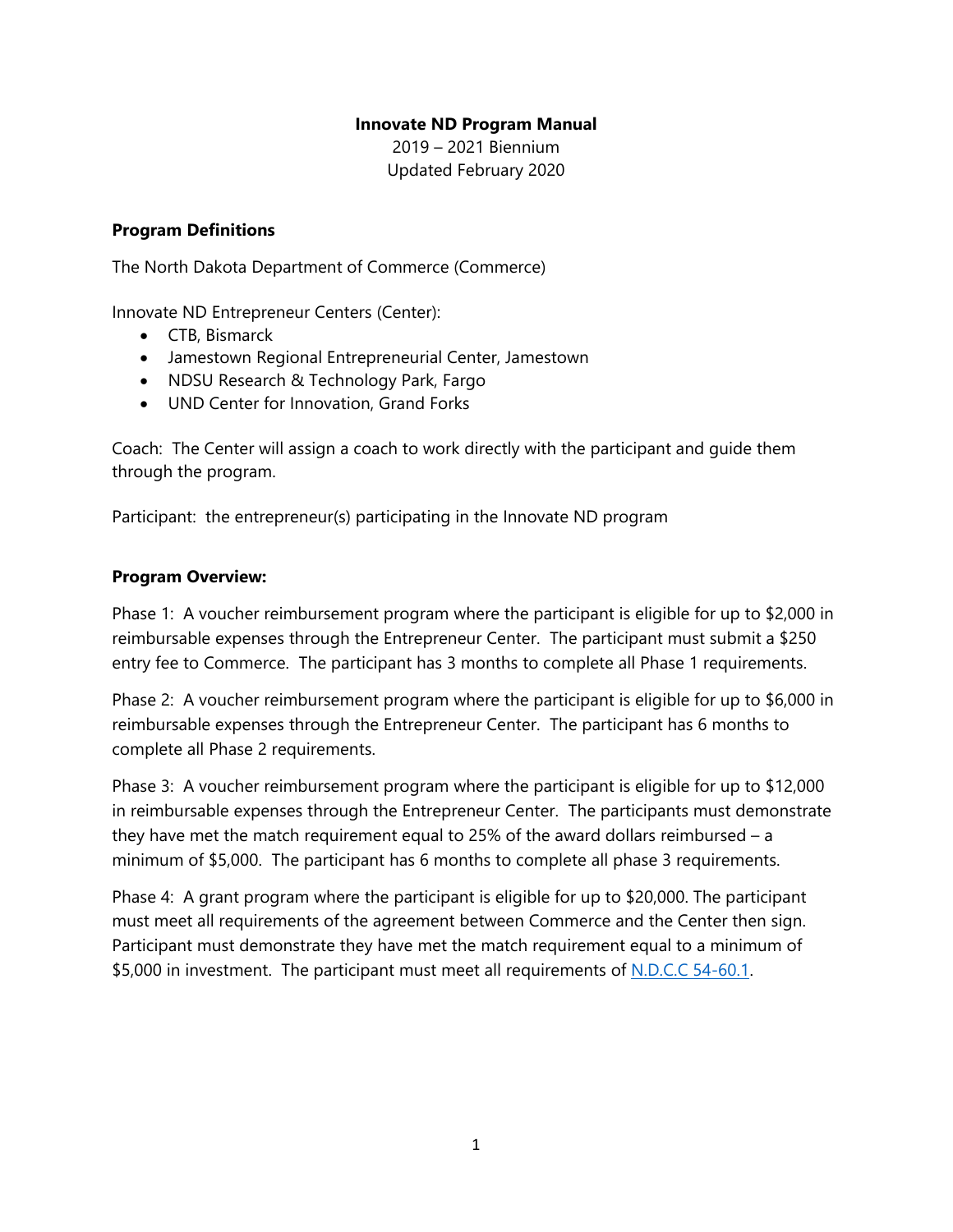| <b>Phase</b> | <b>Entry</b> | <b>Dollar</b> | <b>Match Requirement</b>                     | <b>Phase</b> |
|--------------|--------------|---------------|----------------------------------------------|--------------|
|              | Fee          | <b>Award</b>  | (cash or in-kind)                            | Length       |
| 1 - voucher  | \$250        | \$2,000       | Equal to 25% of award<br>dollars reimbursed. | 3 Months     |
| 2 - voucher  |              | \$6,000       | Minimum \$5,000 by the                       | 6 Months     |
| 3 - voucher  |              | \$12,000      | end of Phase 3.                              | 6 Months     |
| $4 -$ qrant  |              | \$20,000      | \$5,000                                      | 12 Months    |
| <b>Total</b> | \$250        | \$40,000      | \$10,000                                     | 27 Months    |

### **Program Goals:**

- Grow the entrepreneurial ecosystem in North Dakota to enhance economic development and economic diversity in the state
- Educate and assist participants on the business model canvas, value proposition, and customer identification
- Assist participants to validate their metrics through investment, sales or customer interviews

### **Program Rules:**

- Funding is available on a first-come, first-served basis
- Entrance into the next phase is not guaranteed. The participant must demonstrate all requirements are met prior to acceptance into the next phase
- The participant must meet the requirements in the specified timeframe for that phase. In the event a major life event occurs that prevents the participant from meeting the specified timeframe of the phase, rare exceptions will be made to place the participant on *hold* until the life event passes. Please note, this will be rare and at the discretion of the Center and Commerce.
- Phases 1, 2 and 3 are voucher programs where the participant will be reimbursed for eligible expenses. Participant must complete and submit the Expense Form with accompanying invoices, receipts and supporting documentation to the Center monthly.
- Phase 4 is a grant program. Participants must meet all requirements of [N.D.C.C 54-60.1.](https://www.legis.nd.gov/cencode/t54c60-1.pdf)
- Participant agrees to provide the following to the Center:
	- o Dollar value of sales
	- o Dollar value of investment
	- o Estimated out of state dollars invested in the business
	- o Number of employees and the average compensation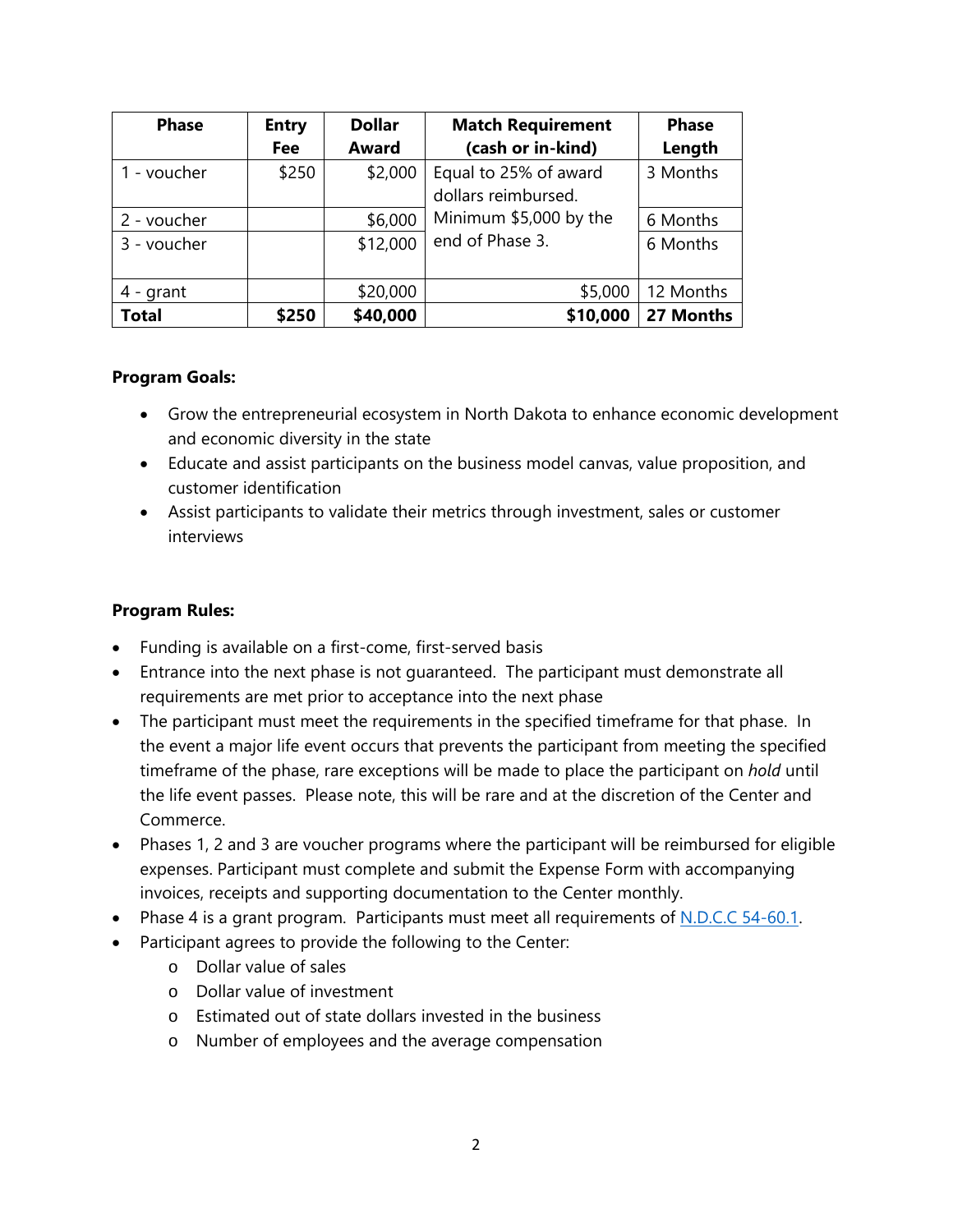## **Qualifications for acceptance into Phase 1:**

- The business is or will be registered in North Dakota
- The idea or concept is innovative
	- o A new business idea or concept
	- o An existing business model with a new innovative approach
- Must be a scalable business by bringing value back to North Dakota
- Must serve a market outside its initial community and potential outside North Dakota
- Must be accepted into Phase 1 on or after July 1, 2019

## **How to enroll in Phase 1:**

- The entrepreneur will complete the webform at <https://www.commerce.nd.gov/innovatend/> and select the Center of their choice.
- The assigned coach at the Center will hold an enrollment interview with the entrepreneur
- The Center and Commerce will determine if the entrepreneur is approved for Phase 1
- Commerce will send an approval or denial email to the entrepreneur and copy the Center
- If approved, the entrepreneur must mail a \$250 entry fee to Commerce

## **Phase 1 Requirements** – the participant must meet all requirements to be eligible for Phase 2:

- Complete a minimum of 20 customer interviews
- Meet with the coach at their Center every other week
- We recommend they meet with all local Small Business Administration (SBA) partners at least once
- Complete the Phase 1 Progress Report and review it with their Coach, the Center and Commerce
- Commerce will send an approval or denial email to the participant and copy the Center
- Complete all requirements of Phase 1 within 3 months. The participant's start date is the date on the acceptance email from Commerce
- Complete and submit the expense report for Phase 1 with accompanying documentation
- Complete the Business Model Canvas
- Completion of Phase 1 does not guarantee acceptance into Phase 2

**Phase 2 Requirements** – the participant must meet all requirements to be eligible for Phase 3:

- Complete a minimum of 30 customer interviews
- Meet with the coach at their Center every other week
- We recommend continued engagement with local Small Business Administration (SBA) partners
- Complete the Phase 2 Progress Report and review it with their Coach, the Center and Commerce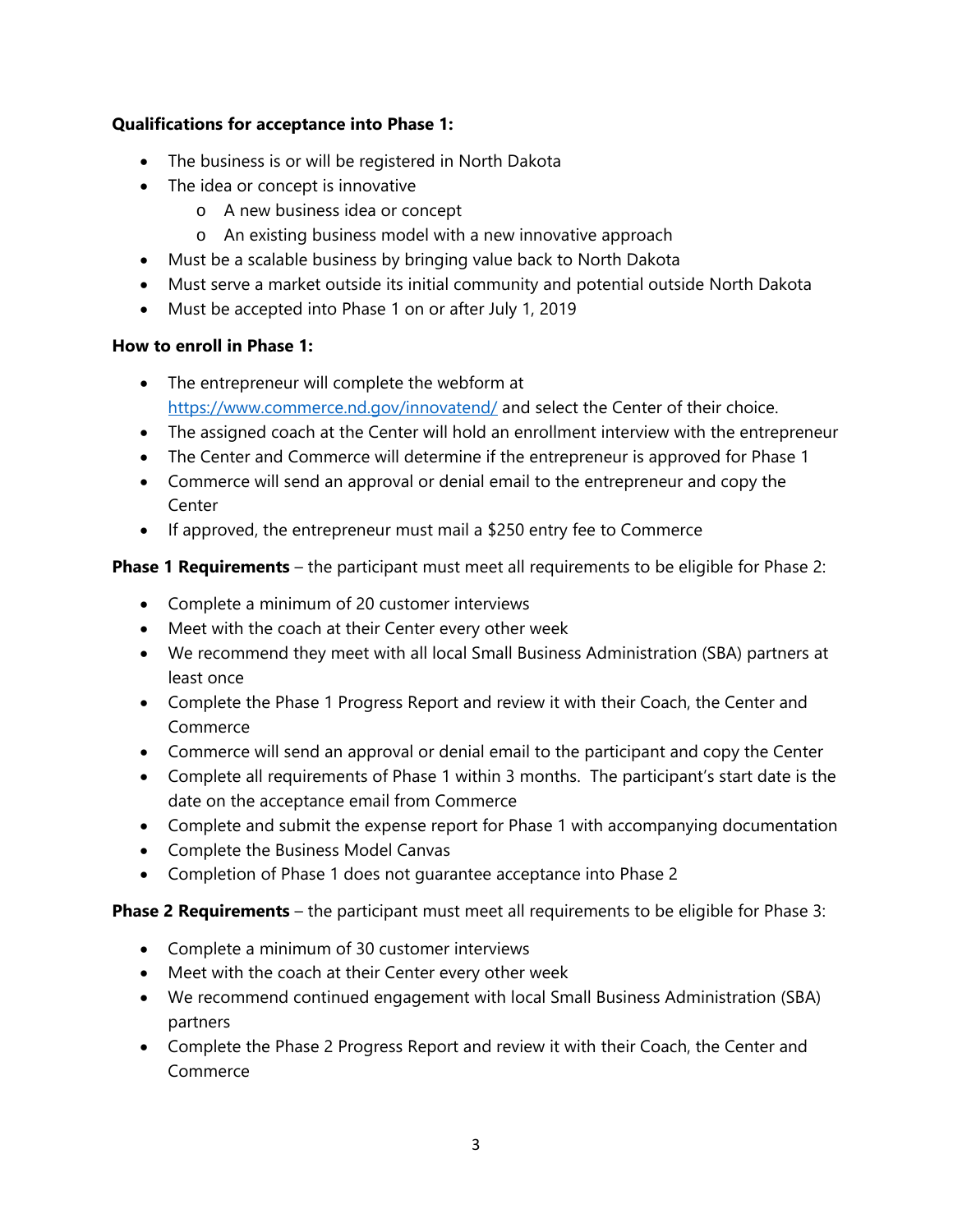- Complete all requirements of Phase 2 within 6 months. The participant's start date is the date on the acceptance email into Phase 2 from Commerce.
- Complete and submit the Expense Report for Phase 2 with accompanying documentation
- Complete the Business Model Canvas
- Completion of Phase 2 does not guarantee acceptance into Phase 3

**Phase 3 Requirements** – the participant must meet all requirements to be eligible for the Phase 4 grant

- Complete a minimum of 40 customer interviews
- Meet with the coach at their Center every other week
- We recommend continued engagement with local Small Business Administration (SBA) partners
- Complete the Phase 3 Progress Report and review it with their Coach, the Center and Commerce
- Complete and submit the expense report for Phase 3 with accompanying documentation
- Complete the Business Model Canvas
- Must have an investment match of a minimum of \$5,000. Equal to 25% of the reimbursed expenses. The match may be from eligible expenses or investment that occurred on or after the start date in Phase 1
- Complete all requirements of Phase 3 within 6 months. Participant's start date is the date on the acceptance email into Phase 3 from Commerce.

# **Phase 4 Requirements** –

- All Phase 1, 2 and 3 requirements and expenses must be completed prior to eligibility for Phase 4.
- The participant must complete the Phase 4 grant application and submit to the Coach
- The participant must be invited by the Center and Commerce to pitch their business idea once they have demonstrated they've met all requirements of Phases 1 through 3 and completed the Phase 4 grant application. Completion of Phases 1 through 3 does not guarantee the participant entry into Phase 4.
- The participant must provide a 15-minute pitch of their business idea, value proposition and customer segment to the panel. The presentation and participant must clearly demonstrate and articulate:
	- o The Business Plan
	- o Financials
	- o Customer segment
	- o Executive staff
	- o Market segment
- The participants will pitch in front of a panel of industry experts, the Centers and Commerce. The panel will determine if the participant is accepted into Phase 4.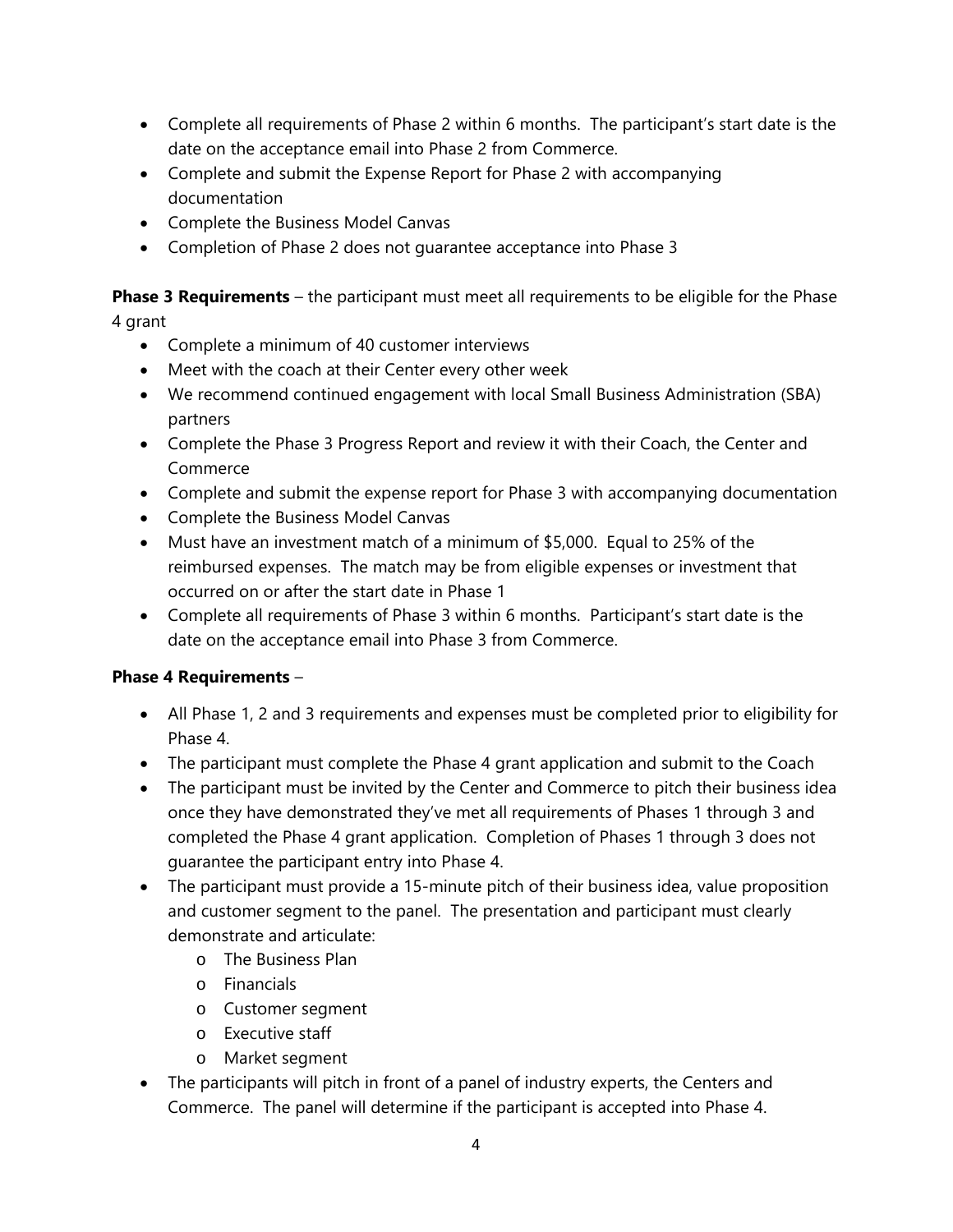- Commerce will send an approval or denial email to the participant and copy the Center
- If approved, the participant, the Center, and Commerce will sign the Phase 4 Grant Agreement – the participant agrees to meet all requirements in the Grant Agreement and the participant must meet all requirements of the Business Incentive Accountability Law [N.D.C.C. Chapter 54-60.1.](https://www.legis.nd.gov/cencode/t54c60-1.pdf)
- The participant has 12 months to complete Phase 4. The start date is written into the Phase 4 Grant Agreement.
- The participant must demonstrate they have met the match requirement equal to a minimum of \$5,000 in investment for Phase 4.
- Commerce provides payment to Center. Center provides payment to Participant:
	- o Payment of the first \$10,000 occurs after the agreement is signed.
	- o Payment of the second \$10,000 occurs after Commerce receives the following:
		- Invoices, receipts, and supporting documentation on how the first \$10,000 was spent.
		- Proof the  $$5,000$  match requirement was met
		- The Phase 4 Mid-Term Program Report
- At the end of the agreement term, the participant is required to provide invoices, receipts, and supporting documentation on how the second \$10,000 was spent and complete the Phase 4 Final Program Report.

## **Eligible Expenses and the Match Requirement**

Reimbursable Expenses and the Match Requirement – An eligible expense may be submitted for reimbursement or as match, but the same expense may not be submitted for both – no double counting.

Participants must complete and submit the expense report with accompanying invoices and receipts to the Center monthly. The Center and Commerce have the discretion to accept or reject the expense report based on the rules and requirements of the program. Invoices and receipts:

- Must show the business name where the product or service was purchased
- Must prove payment occurred
- Must have itemized documentation showing what product or service was provided
- Must show the date of the purchase. Date of the invoice or receipt must be within the program timeframe
	- o Phases 1, 2, and 3 voucher the dates on the receipts and invoices must be on or after the date on the Commerce acceptance email for Phase 1.
	- o Phase 4 grant the dates on the receipts and invoices must be within the dates specified in the Phase 4 grant agreement.

Reimbursable expenses may include – at the discretion of the Center and Commerce: